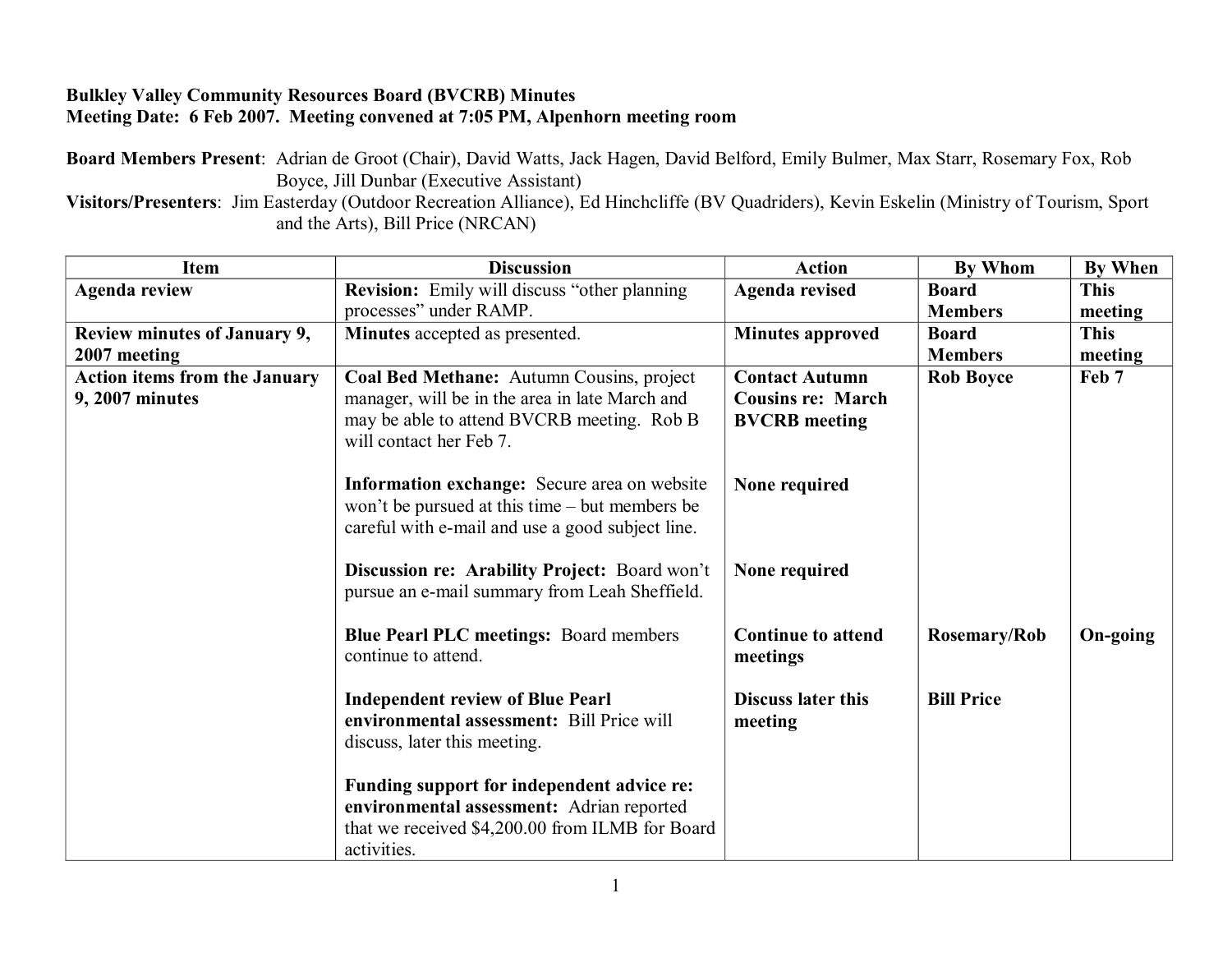| Item                          | <b>Discussion</b>                                                                                          | <b>Action</b>                        | <b>By Whom</b>       | <b>By When</b> |
|-------------------------------|------------------------------------------------------------------------------------------------------------|--------------------------------------|----------------------|----------------|
|                               | <b>Invitation to Kevin Eskelin to discuss RAMP</b>                                                         | <b>Presentation later</b>            | <b>Kevin Eskelin</b> |                |
|                               | and agency roles: Kevin is present and will                                                                | this meeting                         |                      |                |
|                               | discuss, later this meeting.                                                                               |                                      |                      |                |
|                               | <b>Meeting with Fred Oliemans re: RAMP</b><br>completion: Emily met with Fred and will<br>discuss tonight. | <b>Update, later this</b><br>meeting | Emily                |                |
|                               | Letter re: BV Wildlife Habitat Management<br>Areas and F & W reserves: Letter has gone<br>out.             | None required                        |                      |                |
|                               | Partners in Community Health: David W. has<br>circulated Final Report.                                     | None required                        |                      |                |
| Kevin Eskelin, District       | MOTSA currently has a greater commitment to                                                                |                                      |                      |                |
| Recreation Officer,           | recreation and tourism $-$ in light of 2010                                                                |                                      |                      |                |
| Skeena/Stikine, Ministry of   | Olympics. Kevin is responsible for advocating                                                              |                                      |                      |                |
| Tourism, Sport and the Arts)  | for public recreation. His plans are to maintain                                                           |                                      |                      |                |
|                               | and improve trails and rec sites, to gazette trails                                                        |                                      |                      |                |
|                               | (FRPA Sections 56 and 57), and to set up                                                                   |                                      |                      |                |
|                               | partnerships with community groups (FRPA Sec                                                               |                                      |                      |                |
|                               | 118). He has no jurisdiction over Parks or                                                                 |                                      |                      |                |
|                               | private land. Regarding RAMP: Kevin is not                                                                 |                                      |                      |                |
|                               | steering completion but implements it. He could                                                            |                                      |                      |                |
|                               | not enforce it. He can close areas under FRPA                                                              |                                      |                      |                |
|                               | Sec 58.                                                                                                    |                                      |                      |                |
|                               | David W: What is Act Now? Kevin: It's a                                                                    |                                      |                      |                |
|                               | fitness and nutrition program, will be ramped up                                                           |                                      |                      |                |
|                               | towards 2010.                                                                                              |                                      |                      |                |
|                               | Kevin will review Orange Trail correspondence.                                                             |                                      |                      |                |
|                               | He would welcome ideas for other projects.                                                                 |                                      |                      |                |
| Subcommittee                  | $(1)$ Recreation                                                                                           |                                      |                      |                |
| Reports/Issues/Correspondence | Letter from Dave Byng, ADM, ILMB: Staff is                                                                 |                                      |                      |                |
|                               | engaged, process must be decided at the                                                                    |                                      |                      |                |
|                               | interagency/provincial level, no commitment to                                                             |                                      |                      |                |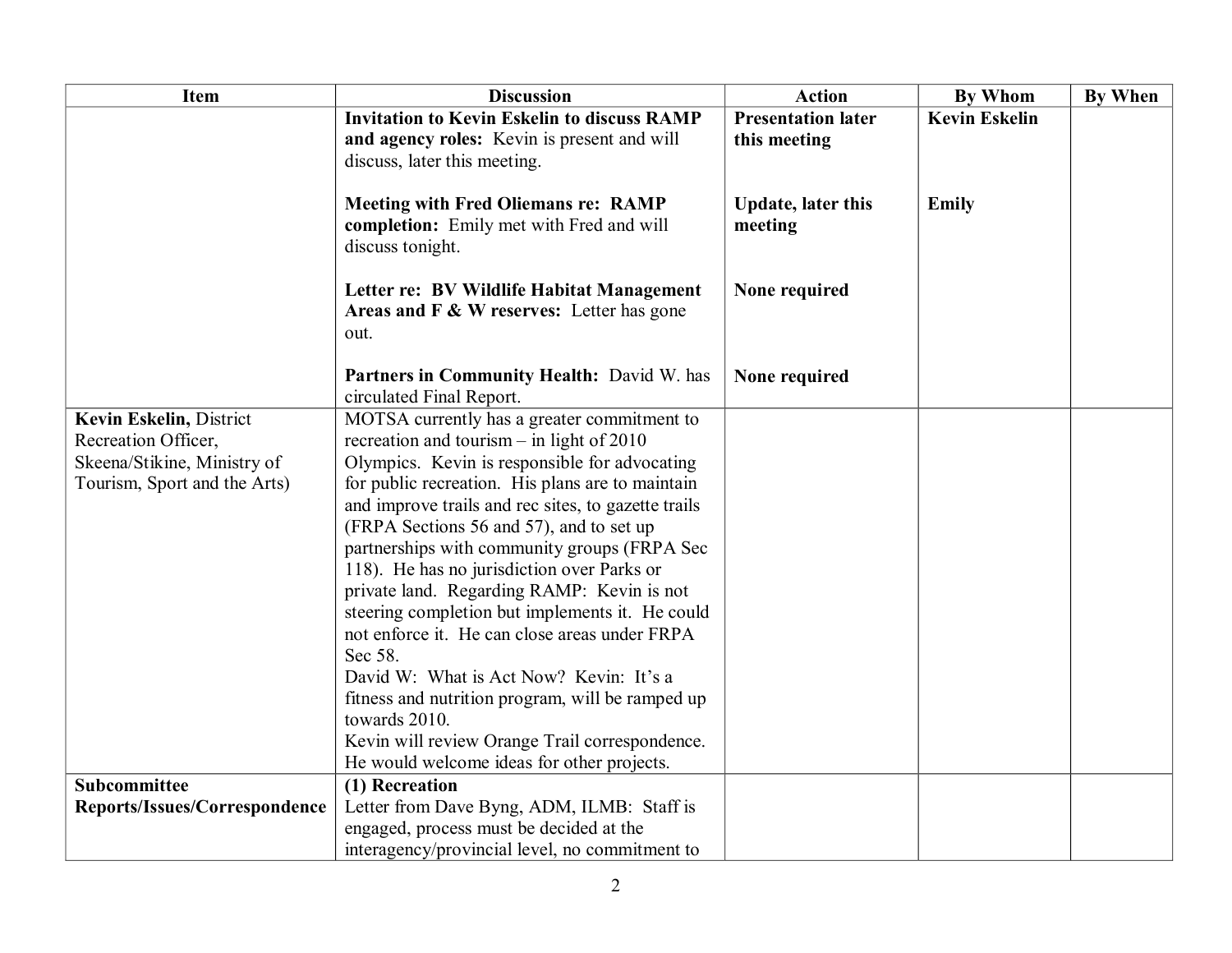| <b>Item</b>    | <b>Discussion</b>                                                                           | <b>Action</b>             | <b>By Whom</b>  | <b>By When</b> |
|----------------|---------------------------------------------------------------------------------------------|---------------------------|-----------------|----------------|
|                | RAMP completion.                                                                            |                           |                 |                |
|                | Emily met with Fred Oliemans; CRAA is                                                       | Prepare draft letter      | <b>Emily</b>    | <b>Next</b>    |
|                | completed, goal would be for RAMP completion                                                | for community             |                 | meeting        |
|                | by 2009. Fred needs a business case: Emily has                                              | groups to use to          |                 |                |
|                | started to track conflicts; support from                                                    | express support for       |                 |                |
|                | community groups would be good.                                                             | <b>RAMP</b> completion    |                 |                |
|                | Orange Trail: Hugh Markides is willing to allow                                             |                           |                 |                |
|                | access under letter of permission, but won't                                                |                           |                 |                |
|                | allow access into non-motorized areas. LRMP                                                 | <b>Provide recreation</b> | <b>Max</b>      |                |
|                | amendment would have to say "except by letter                                               | group contact info to     |                 |                |
|                | of permission". Public support for amendment is<br>needed and must be in writing. Emily: We | <b>BV Quad Riders</b>     |                 |                |
|                | could publicize the amendment process.                                                      |                           |                 |                |
|                | Rosemary – Discuss at a future meeting.                                                     |                           |                 |                |
|                | Emily: Anne Hetherington is working on                                                      |                           |                 |                |
|                | improving the Official Community Plan. Emily                                                |                           |                 |                |
|                | will keep Board apprised of progress.                                                       |                           |                 |                |
|                |                                                                                             |                           |                 |                |
|                | (2) Mining and Energy Development                                                           |                           |                 |                |
|                | <b>Blue Pearl:</b> Rescan won't drill until there is                                        |                           |                 |                |
|                | some agreement on water disposal. Rosemary:                                                 |                           |                 |                |
|                | We need to be aware of water disposal plans.                                                |                           |                 |                |
|                | Open House - Date unknown. On Feb 21                                                        |                           |                 |                |
|                | government will meet with concerned groups                                                  |                           |                 |                |
|                | about the application. Rosemary will circulate                                              |                           |                 |                |
|                | details.                                                                                    |                           |                 |                |
|                | (3) Monitoring and Land Use Plans                                                           | <b>Review IPPR</b>        | <b>Land Use</b> |                |
|                | Adrian: The LRMP Implementation Plan and                                                    |                           | <b>Planning</b> |                |
|                | Progress Report is now on the web;                                                          |                           | Subcommittee    |                |
|                | subcommittee should review and report on what                                               |                           |                 |                |
|                | remains to be done.                                                                         |                           |                 |                |
| Administration | Funding for future operations - previously                                                  |                           |                 |                |
|                | discussed.                                                                                  |                           |                 |                |